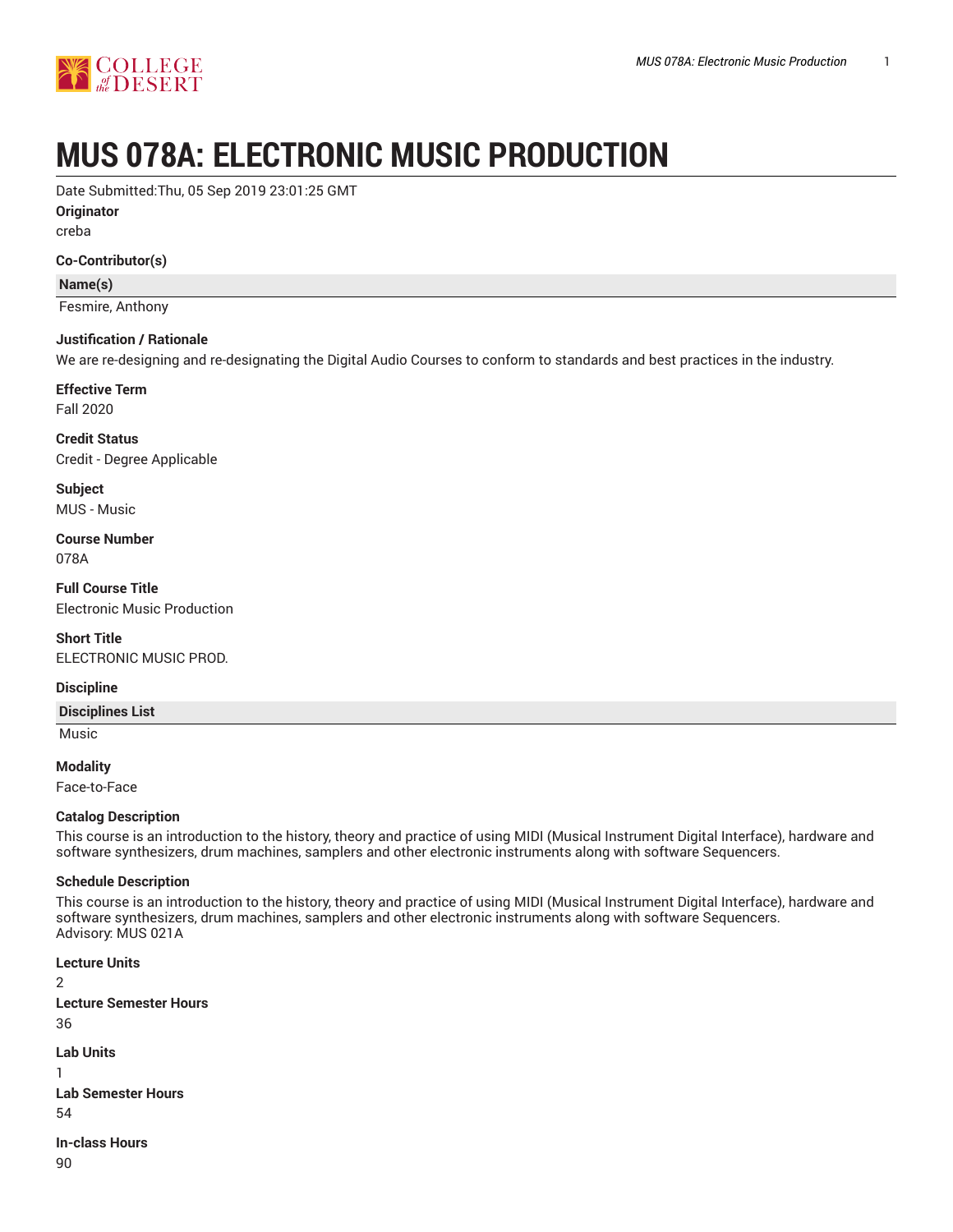

**Out-of-class Hours** 72

**Total Course Units** 3 **Total Semester Hours** 162

**Prerequisite Course(s)** Advisory: MUS 021A

# **Required Text and Other Instructional Materials**

**Resource Type** Web/Other

**Description** Instructor handouts

# **Resource Type**

Instructional Materials **Open Educational Resource** Yes

# **Class Size Maximum**

20

# **Entrance Skills**

Knowledge and familiarity with any music production software and techniques is beneficial, but not required.

# **Requisite Course Objectives**

MUS 021A-Demonstrate knowledge of music notation theory: treble bass clefs, names of notes, key signatures in three keys, time signatures primary triads. MUS 021A-Demonstrate playing of primary piano music.

**Course Content**

- 1. Introduction to the Physics of Sound
- 2. History, functionality and design elements of sound synthesis and synthesizers in the analog and digital domains.
- 3. History, functionality and significance of the MIDI protocol and new development.

#### **Lab Content**

1. Explore sound design and sound synthesis through use of hardware and software synthesizers.

2. Explore MIDI and Sound Synthesis through the use of software sequencers and Digital Audio Workstations (DAW's) to compose musical examples and pieces.

3. Gain proficiency in basic electronic music production skills and techniques via DAW projects.

# **Course Objectives**

|             | <b>Objectives</b>                                                                                                                                                                                         |
|-------------|-----------------------------------------------------------------------------------------------------------------------------------------------------------------------------------------------------------|
| Objective 1 | Define the fundamentals of musical sound (pitch, rhythm, timbre, dynamics, physics and acoustics) through<br>discussion and application.                                                                  |
| Objective 2 | Describe the history and theory of MIDI, its uses in practical music production and its modern developments.                                                                                              |
| Objective 3 | Define the elements of the various forms of sound synthesis (additive, subtractive, phase, granular, wavetable,<br>sampling, etc) and the standard components of typical analog and digital synthesizers. |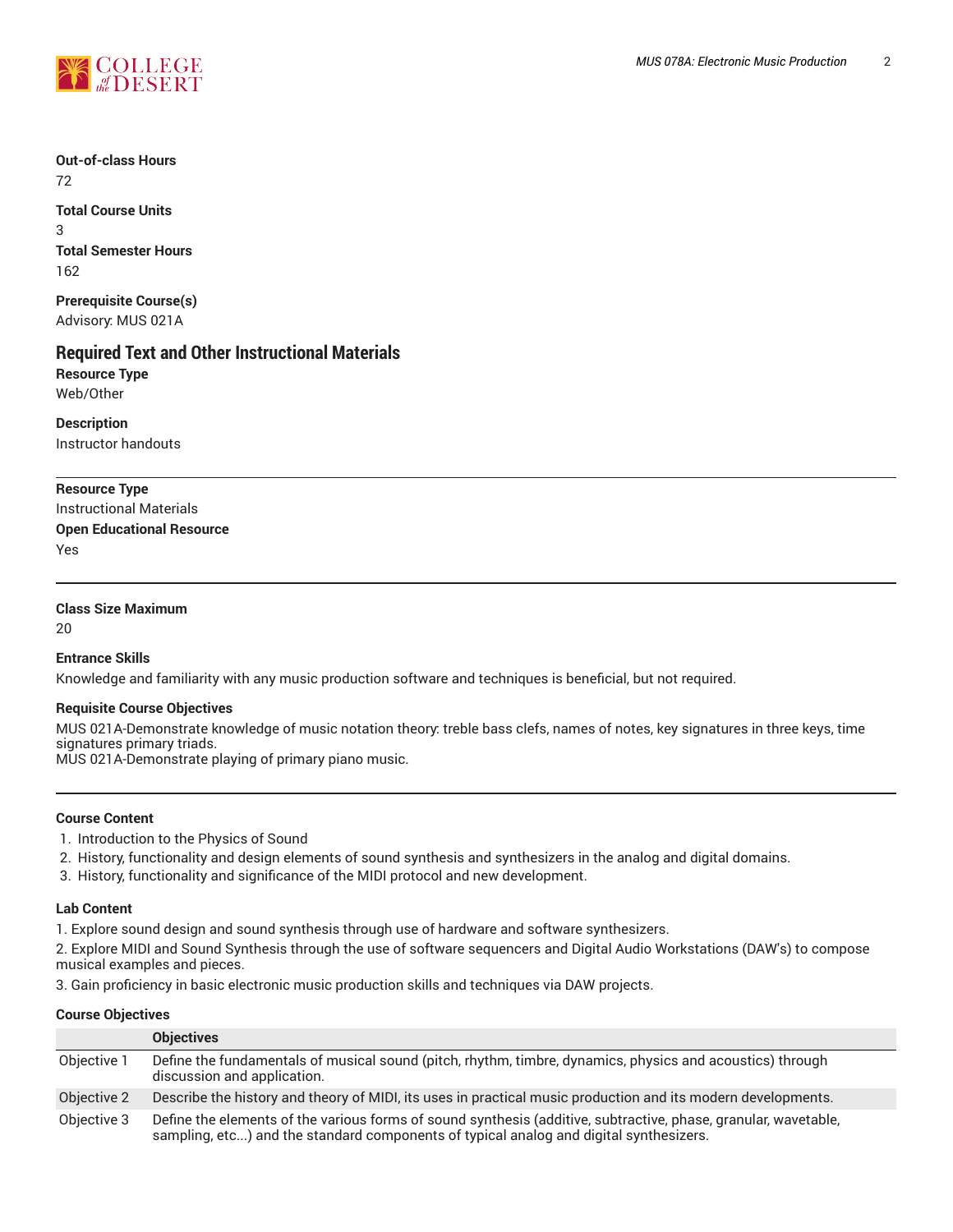

Objective 4 Complete exercises, practicums and create original music compositions using MIDI, hardware and software synthesizers and Digital Audio Workstations (DAW's)

#### **Student Learning Outcomes**

|           | Upon satisfactory completion of this course, students will be able to:                                                                                                                                                                                                                                                                                                          |
|-----------|---------------------------------------------------------------------------------------------------------------------------------------------------------------------------------------------------------------------------------------------------------------------------------------------------------------------------------------------------------------------------------|
| Outcome 1 | Students will be able to demonstrate a functional knowledge of MIDI protocol and sound synthesis, their significance<br>in electronic music making and the basic history of their development.                                                                                                                                                                                  |
| Outcome 2 | Students will be able to demonstrate an intermediate level of skill and knowledge of synthesis techniques, sound<br>analysis and software MIDI sequencing including programming, editing, and the use of standard synthesis elements/<br>components (oscillators, frequency modulation, amplitude modulation, low frequency oscillators, filters, envelope<br>generators, etc). |
| Outcome 3 | Students will be able to demonstrate working knowledge of the software platforms used in-class such as Garage<br>Band, Logic Pro, Ableton Live, Max/MSP, VCV Rack and others.                                                                                                                                                                                                   |

#### **Methods of Instruction**

| <b>Method</b>                                    | Please provide a description or examples of how each instructional<br>method will be used in this course.                                                                                                                                                              |                           |  |  |  |
|--------------------------------------------------|------------------------------------------------------------------------------------------------------------------------------------------------------------------------------------------------------------------------------------------------------------------------|---------------------------|--|--|--|
| Demonstration, Repetition/Practice               | Various techniques and practices will be demonstrated in class and then<br>students will be asked to replicate the demonstrated skills in-class.                                                                                                                       |                           |  |  |  |
| Lecture                                          | Lectures will cover both theoretical and practical topics and provide<br>students with a foundational knowledge to begin exploring the creative<br>process during lab time and out of class.                                                                           |                           |  |  |  |
| Laboratory                                       | Lab time will be utilized to allow students to practice the various skills<br>discussed and demonstrated in the lecture portion of the class. This<br>time will also be designated for students to work on the various projects<br>assigned throughout the semester.   |                           |  |  |  |
| Discussion                                       | Discussions will primarily be used to explore aesthetic and creative<br>practices, and how the theory and techniques learned in class can be<br>used to create within the stylistic norms of various electronic music<br>genres.                                       |                           |  |  |  |
| <b>Methods of Evaluation</b>                     |                                                                                                                                                                                                                                                                        |                           |  |  |  |
| <b>Method</b>                                    | Please provide a description or examples of how<br>each evaluation method will be used in this course.                                                                                                                                                                 | <b>Type of Assignment</b> |  |  |  |
| Laboratory projects                              | The majority of all assignments for this class will<br>be in the form of laboratory projects (approximately<br>5-6) where students will be asked to fulfill specific<br>project guidelines which demonstrate and highlight<br>course topics, techniques and practices. | In and Out of Class       |  |  |  |
| Tests/Quizzes/Examinations                       | Periodic quizzes (approximately 3-4) and a final<br>examination will be employed to test the students<br>knowledge of the more theoretical, and non-<br>practicum oriented, topics in the course.                                                                      | In Class Only             |  |  |  |
| Presentations/student demonstration observations | Student practicums will be employed where<br>students will have to demonstrate specific skills<br>and techniques in a one-on-one setting with the<br>instructor.                                                                                                       | In Class Only             |  |  |  |

#### **Assignments**

## **Other In-class Assignments**

- 1. Practicums: Students will demonstrate practical knowledge of various activities and skills. Examples include creating a specific type of sound on a synthesizer, identifying synthesizer components on a hardware instrument, following a prompt to create a DAW session with specifically outlined parameters, and others.
- 2. Projects: Students will begin various projects throughout the semester to help them gain proficiency in various areas of electronic music making. Projects include recording basic modulated synth sounds with a pre-made Max/MSP patch, creating unique patches and sounds on the VCV Rack software, creating a drum loop in Garage Band and creating various length musical sequences involving multiple instruments in Garage Band, Logic Pro and/or Ableton Live.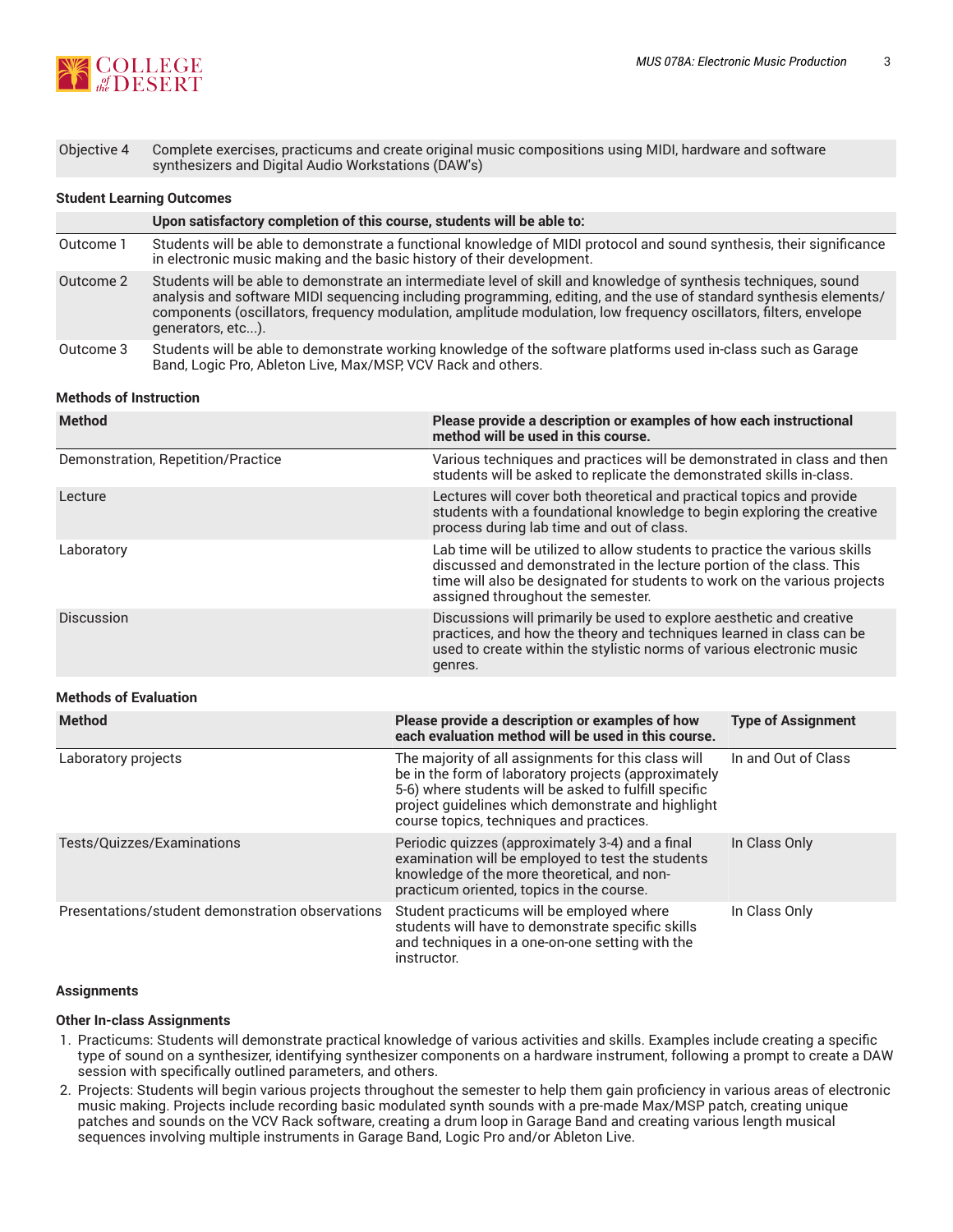



## **Other Out-of-class Assignments**

1. Student Projects are both in and out-of-class projects (see Projects description above).

**Grade Methods**

Letter Grade Only

# **MIS Course Data**

**CIP Code** 10.0203 - Recording Arts Technology/Technician.

**TOP Code** 100500 - Commercial Music

**SAM Code** C - Clearly Occupational

**Basic Skills Status** Not Basic Skills

**Prior College Level** Not applicable

**Cooperative Work Experience** Not a Coop Course

**Course Classification Status** Credit Course

**Approved Special Class** Not special class

**Noncredit Category** Not Applicable, Credit Course

**Funding Agency Category** Not Applicable

**Program Status** Program Applicable

**Transfer Status** Transferable to CSU only

**Allow Audit** No

**Repeatability** No

**Materials Fee** No

**Additional Fees?** No

# **Approvals**

**Curriculum Committee Approval Date** 11/05/2019